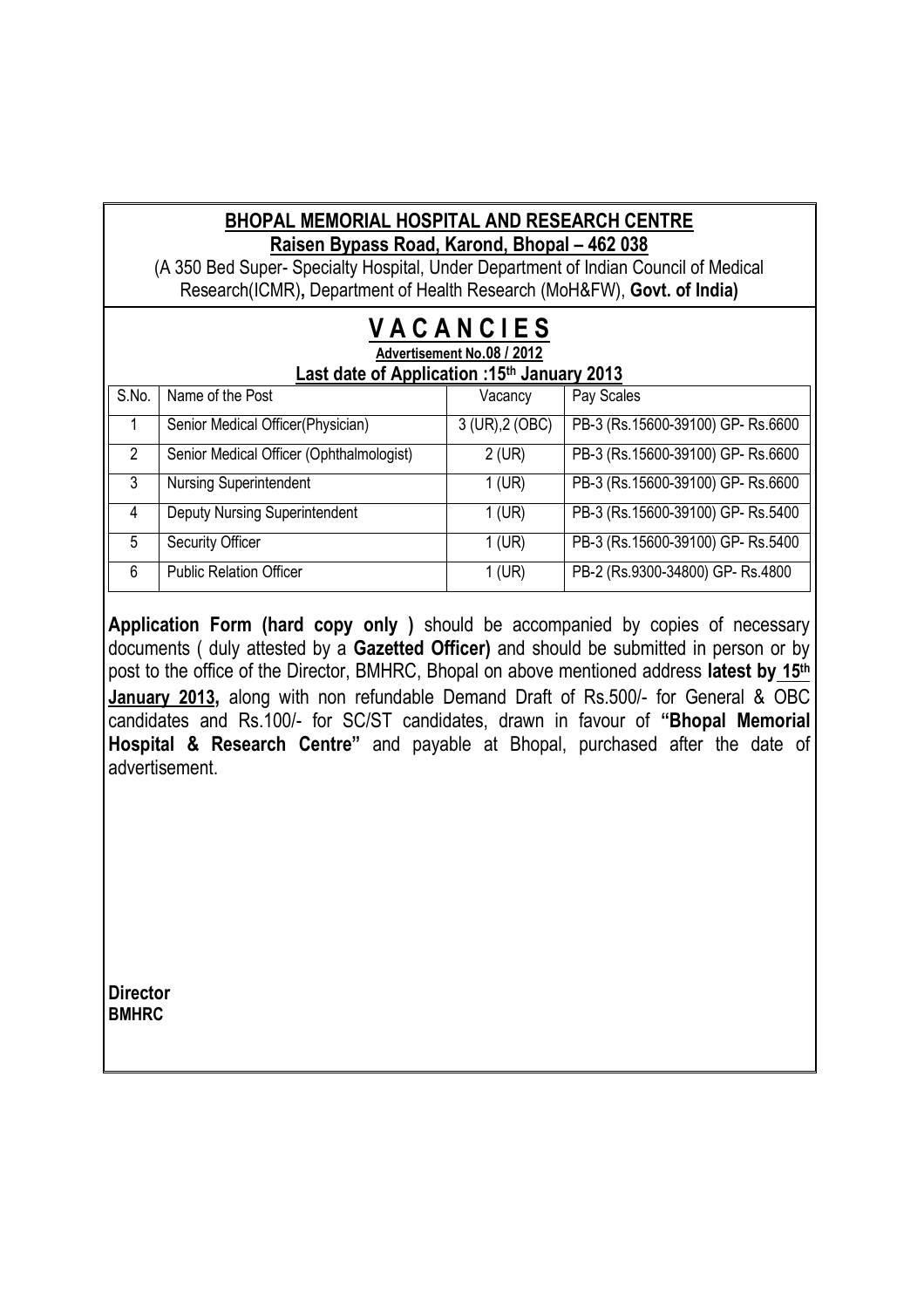# **SENIOR MEDICAL OFFICER(PHYSICIAN)**

### **Eligibility Criteria :**

**Qualification**: MD/DNB (Medicine).

**Registration**: Candidate must have/or applied for Additional Registration for PG Degree or Diploma with MCI/ State Medical Councils. In case selected by BMHRC, they should register themselves with M.P. Medical Council.

**Pay Scale** : PB-3 (Rs. 15600-39100) + GP of Rs. 6600 + 25 % NPA + Other admissible allowances (Approximate emoluments Rs. 57255/-).

**Upper Age Limit** : 38 yrs. (Relaxation will be provided as per Govt. of India Rules). The Upper age limit shall be determined as on closing date of application i.e. **15th January 2013**

## **SENIOR MEDICAL OFFICER(OPHTHALMOLOGIST)**

### **Eligibility Criteria :**

**Qualification**: MS/DNB (Ophthalmology).

**Registration**: Candidate must have/or applied for Additional Registration for PG Degree or Diploma with MCI/ State Medical Councils. In case selected by BMHRC, they should register themselves with M.P. Medical Council.

**Pay Scale** : PB-3 (Rs. 15600-39100) + GP of Rs. 6600 + 25 % NPA + Other admissible allowances (Approximate emoluments Rs. 57255/-).

**Upper Age Limit**: 38 yrs. (Relaxation will be provided as per Govt. of India Rules). The Upper age limit shall be determined as on closing date of application i.e. **15th January 2013**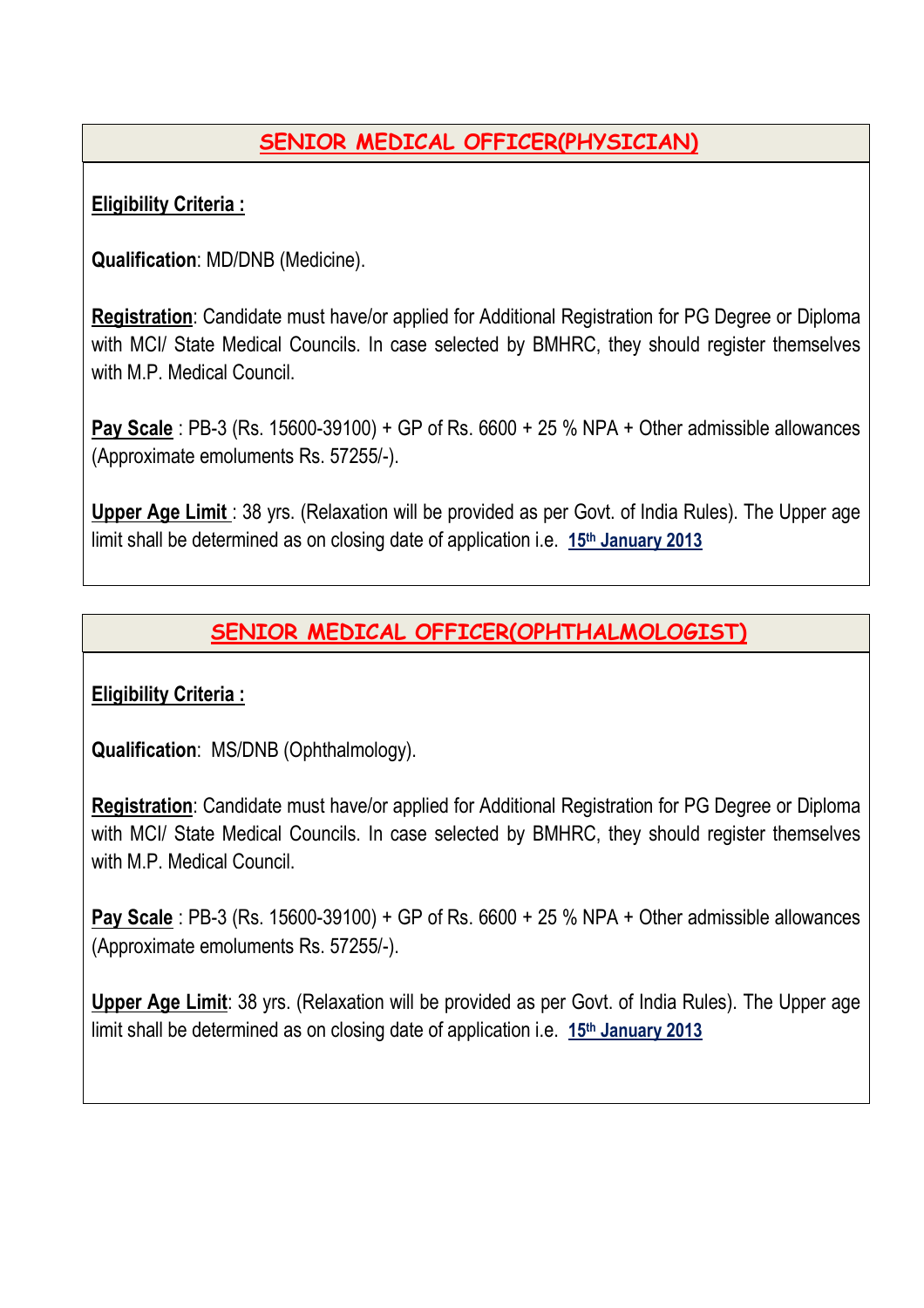## **NURSING SUPERINTENDENT**

**Eligibility Criteria :**

**Qualification**: M. Sc (Nursing) or B. Sc (Nursing) from a recognized university and 10 months postcertificate course in Nursing Administration from a recognized institution.

**Experience:** Ten years experience in nursing of which at least a minimum of 3 years as Deputy Nursing Superintendent **OR** 7 years as Assistant Nursing Superintendent of a teaching/tertiary care hospital.

**Registration**: Candidates if selected, will have to register themselves with M.P. Nursing Council, Madhya Pradesh.

**Pay Scale** : PB-3 (Rs.15600-39100)+ GP of Rs.6600 + Other admissible allowances (Approximate emoluments Rs.51354/-)

**Upper Age Limit** : 45 yrs. (Relaxation will be provided as per Govt. of India Rules). The Upper Age Limit shall be determined as on closing date i.e. **15th January 2013**

# **DEPUTY NURSING SUPERINTENDENT**

### **Eligibility Criteria :**

**Qualification**: "A" Grade Nurse with Mid Wifery Training: Registered with State Nursing Council. **OR** M.Sc. (Nursing) **OR** B. Sc. (Nursing)

**Experience:** - 5 years experience as Assistant Nursing Superintendent of a teaching/tertiary care hospital.

**Registration**: Candidates if selected, will have to register themselves with M.P. Nursing Council, Madhya Pradesh.

**Pay Scale** : PB-3 (Rs. 15600-39100)+GP of Rs.5400 + Other admissible allowances (Approximate emoluments Rs. 43872/-).

**Upper Age Limit** : 40 yrs. (Relaxation will be provided as per Govt. of India Rules). The Upper Age Limit shall be determined as on closing date i.e. **15th January 2013**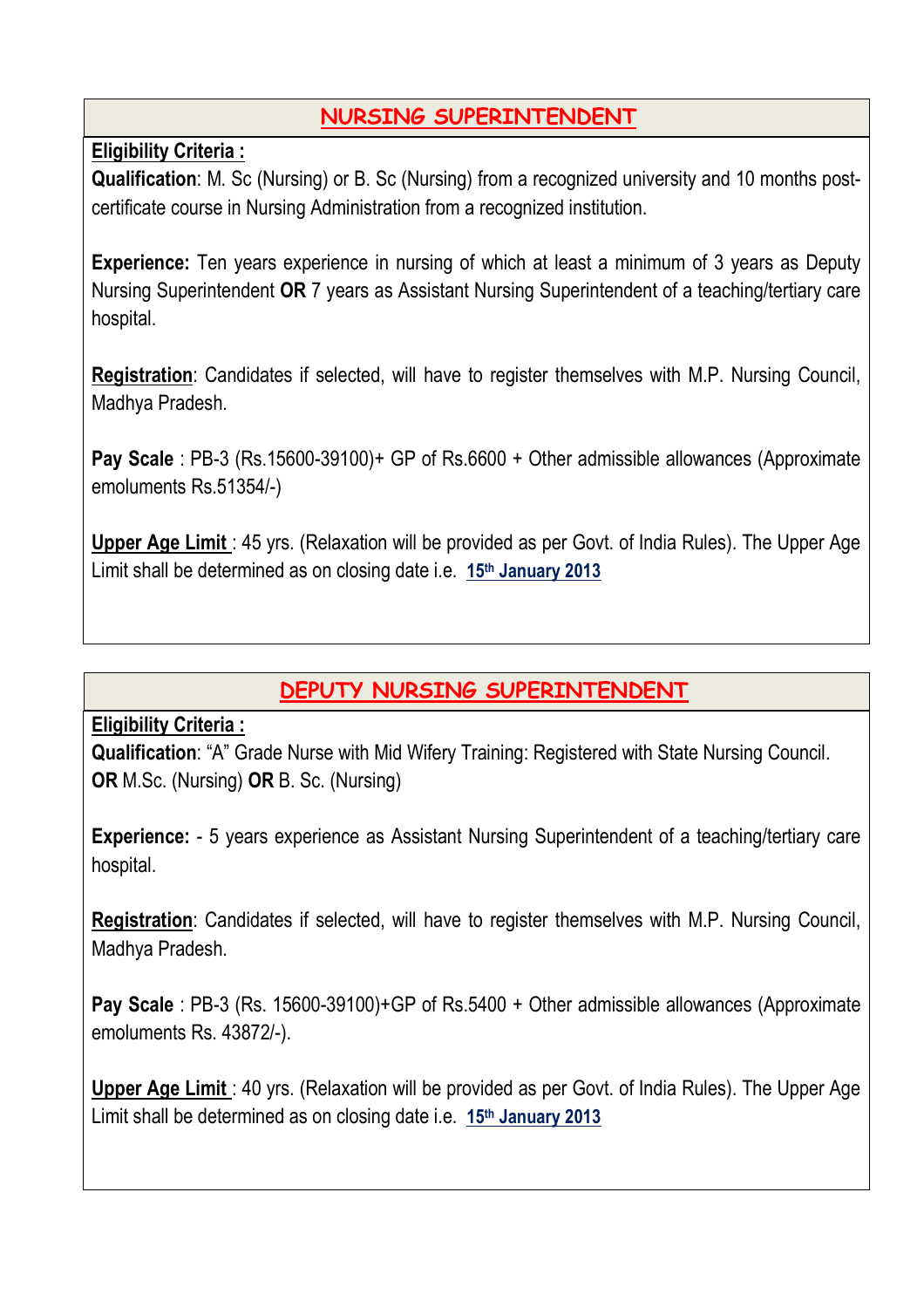# **SECURITY OFFICER**

### **Eligibility Criteria :**

**Qualification**: Commissioned Officer of Army/Navy/Air force with 10 years experience in Police/Para-Military Forces/ Defence Services, holding the rank of and above Deputy Superintendent of Police or Major in Army or its equivalent in Navy and Air-Force with exemplary service.

### **Desirable:**

Familiarity with modern electronic security systems.

Should have training in fire-fighting works.

### **Job Requirements:**

The incumbent will be responsible for the security and safety of the entire campus, both within and outside the building & Mini Units. He should be able to supervise the security personnel outsourced and conduct frequent safety drills to ensure proper functioning of all the security/ fire installations and management of hospital transport, Guest House & Communications.

**Pay Scale** : PB-3 (Rs. 15600-39100)+ GP of Rs.5400 + Other admissible allowances (Approximate emoluments Rs.38872/-).

**Upper Age Limit** : 45 yrs. (Relaxation will be provided as per Govt. of India Rules). The Upper Age Limit shall be determined as on closing date i.e. **15th January 2013**

### **PUBLIC RELATION OFFICER**

### **Eligibility Criteria :**

Bachelor Degree or its equivalent from a recognized University.

Bachelor of Journalism and Mass Communication/Public Relations or Post Graduate Diploma in Journalism and Mass Communication/ Public Relations from a recognized University.

**Experience:** Five years professional experience in Public Relations/Journalism/Mass communication in any government/Public Sector Undertaking and News Paper/Electronic media Organization of standing, gained after obtaining essential educational qualifications.

**Pay Scale** : PB-2 (Rs. 9300-34800)+GP of Rs.4800 + Other admissible allowances (Approximate emoluments Rs.32594/-).

**Upper Age Limit** : 45 yrs. (Relaxation will be provided as per Govt. of India Rules). The Upper Age Limit shall be determined as on closing date i.e. **15th January 2013**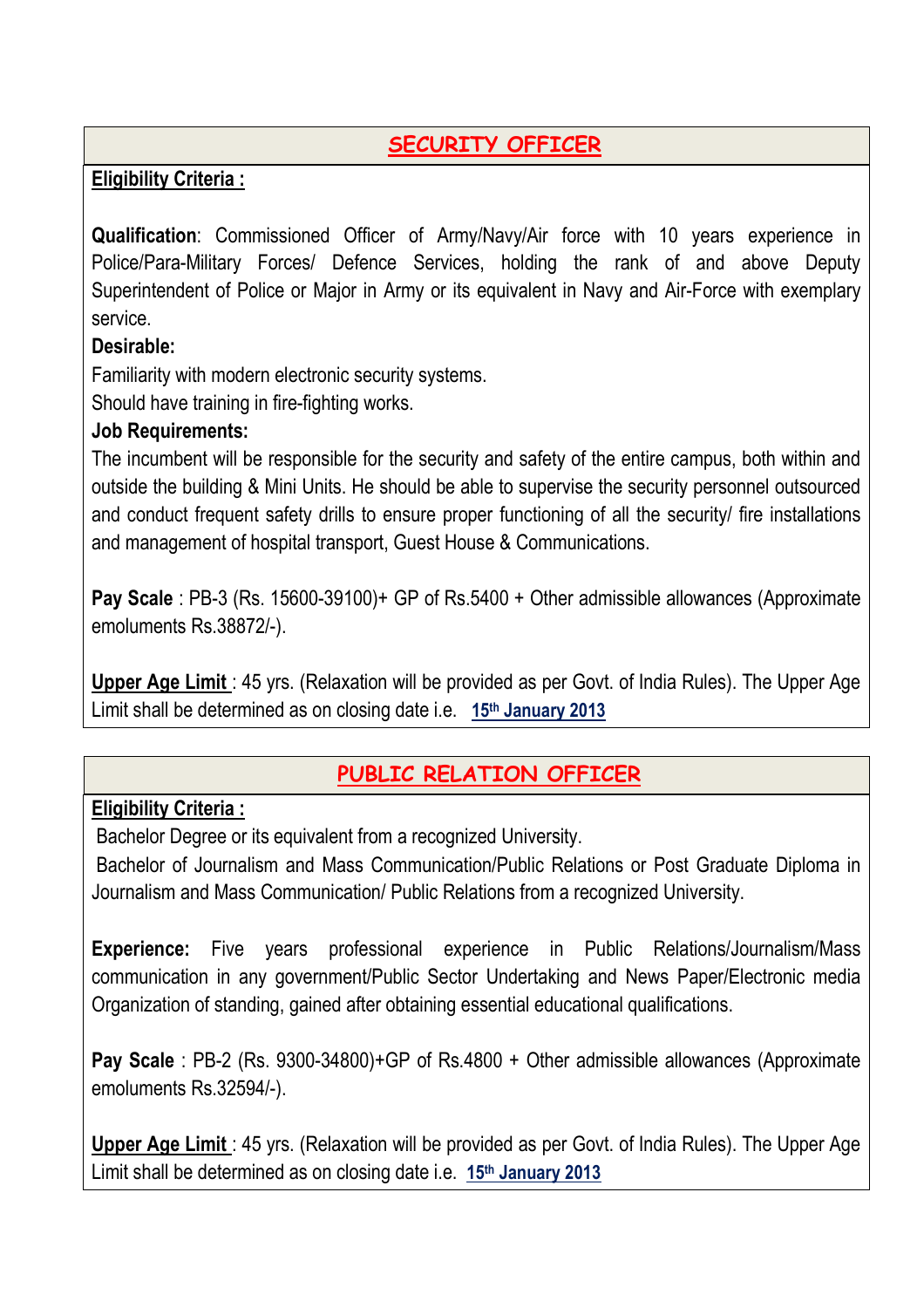## **GENERAL INSTRUCTIONS**

- The Competent Authority reserve the right to make any amendment, cancellation and changes in this advertisement in whole or in part without assigning any reason.
- **The candidates are advised to ensure that they fulfill the eligibility criteria as mentioned in the advertisement before applying for the posts.**
- Vacancies may increase or decrease at the time of interview by the orders of the competent authority. The vacancies indicated as above are provisional and includes anticipated vacancies. This is subject to change without any notice.
- Crucial date for determination of eligibility with regards to Educational Qualification and Experience will be the closing date of application i.e. . **15th January 2013**.
- Candidates are advised in their own interest to apply much before the closing date and should not wait till the last date.
- In case the last date of receipt of application is declared holiday, the last date for receipt of the application will be considered as next working day.
- **Incomplete applications in any respect will not be considered**. All previous applications received in this hospital are treated as cancelled and only application in response to this advertisement on prescribed proforma attached herewith will be considered.
- **Applications received late, unsigned and or without fee will not be entertained. The Hospital will not be responsible for late receipt of application due to postal delay.**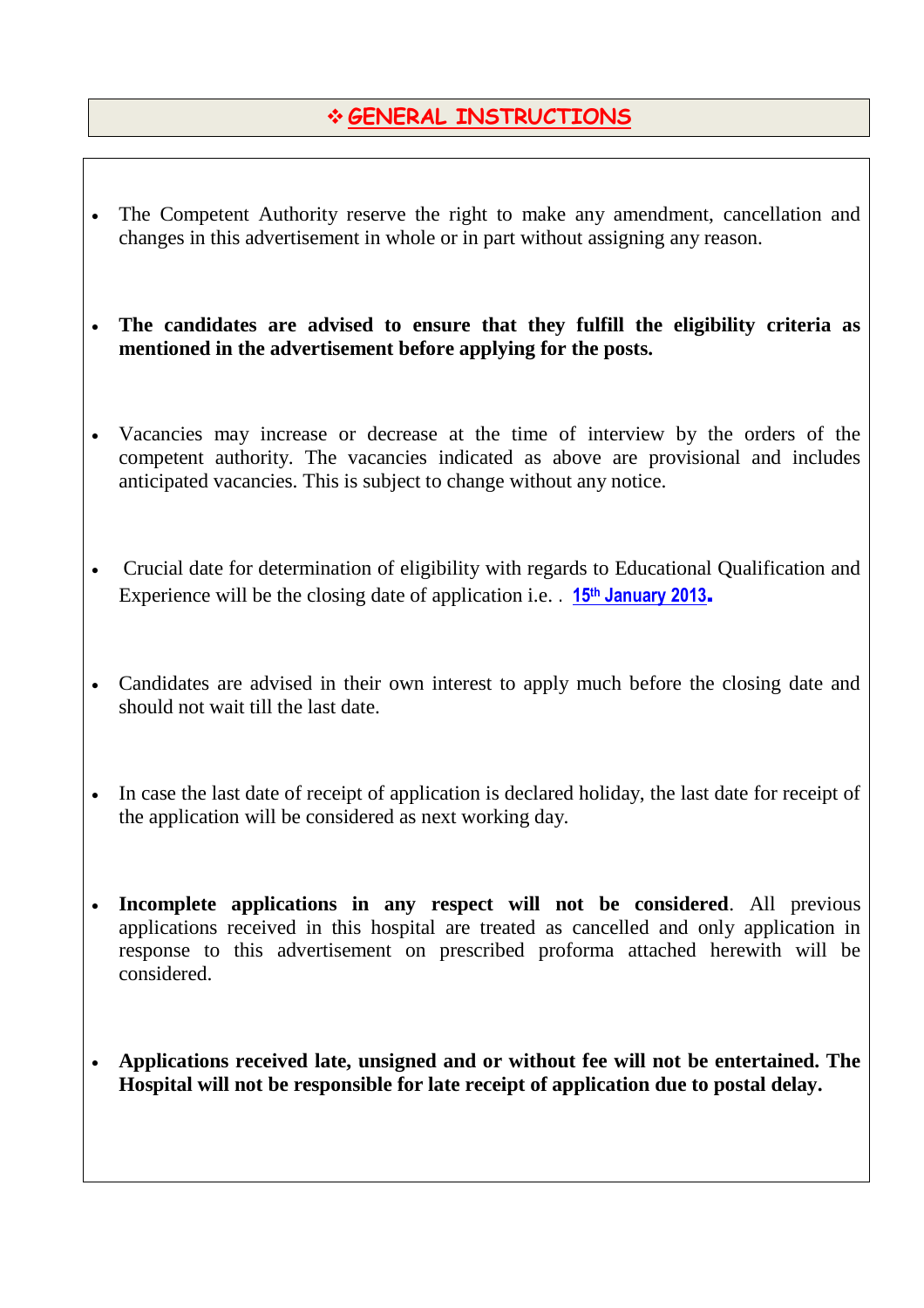- It is not obligatory on the part of the Hospital to call for interview every candidate who possess the essential qualifications. The competent authority reserves the right to shortlist candidates on the basis of higher qualification/years of experience in the subject. The decision of the Director General, ICMR will be final in this regard.
- The interview call letters, if shortlisted, shall be sent by speed/ registered post. However, the Hospital shall not be responsible for any postal delay/lapse, whatsoever.
- Any convassing by or on behalf of candidates or to bring political or other outside influence with regard to selection / recruitment will lead to disqualification.
- **Candidates serving in Govt./ Autonomous bodies should apply Through Proper Channel.**
- **The candidates, who are employed should submit a 'No Objection' certificate from their employer at the time of interview. In case they do not furnish the same for some reasons or other, their candidature will straight away be rejected and they will not be entitled to any claim including T.A. from the Hospital.**
- Other service conditions will be applicable as per service condition prescribed from time to time by the ICMR.
- No correspondence or personal inquiries shall be entertained.
- **The appointment to the said post will be subject to physical fitness from the competent medical board for which he/she will be sent to designated medical authority by the Institution before joining the post.**